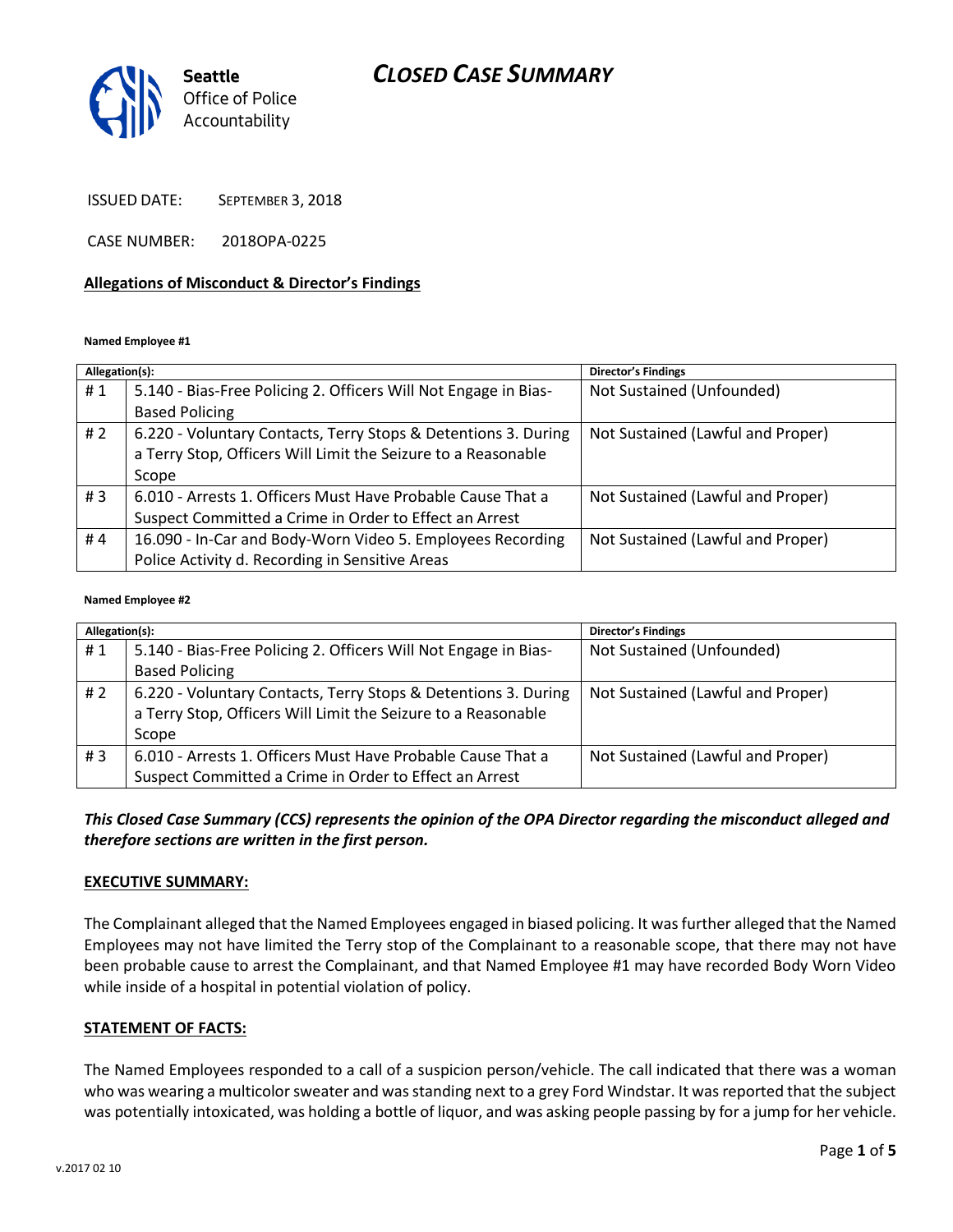# *CLOSE CASE SUMMARY*



OPA CASE NUMBER: 2018OPA-0225

When the officers responded to the scene, they observed the vehicle in question and the woman – who was later identified as the Complainant – sitting in the front seat. The vehicle was running. The officers contacted the Complainant and quickly developed the belief that she was potentially under the influence. They based this both on the Complainant's physical appearance/conduct and on what they observed in the vehicle. With regard to her appearance, the officers reported that she had watery and bloodshot eyes, as well as that she was agitated. The officers observed a case of beer between the front driver's and passenger's seats. They also observed empty and partially full bottles, which the Complainant explained were left over from a party that occurred the previous evening. The officers additionally saw needles in the car, suggesting drug use on the part of the Complainant.

The officers ran the Complainant's name and learned that she was driving with a suspended license. The officers asked the Complainant whether she would perform Field Sobriety tests and she declined. The officers had the Complainant exit the vehicle and told her to sit on the front bumper. She then fled the scene. She was chased by the officers, caught, and arrested.

At the time of her arrest, she admitted to the officers that she had two drinks earlier and that she was also taking medication for mental illness ("psychosis"). She was taken into custody for DUI control and was brought to the precinct. Her vehicle was impounded. At the precinct, she twice blew a 0.00 on the Blood Alcohol Content machine. Named Employee #1 (NE#1) then obtained a search warrant for the Complainant's blood. She was transported to the hospital and was informed of the warrant. Her behavior became more and more erratic and volatile. After weighing the risk that the Complainant could become violent, the possibility of harm to both her and NE#1 if this occurred, and her overall lack of cooperation, NE#1 made the decision to book her into the King County Jail instead of executing the warrant. The Complainant was ultimately charged with both DUI control and obstruction.

During the stop and prior to fleeing, the Complainant asserted that the officers' treatment of her was based on her race. She repeated this assertion to a Department supervisor (who she also referred to as the "devil"). Based on her allegation, the supervisor referred this matter to OPA. In addition to the claim of bias, OPA also investigated whether the initial detention of the Complainant went beyond a reasonable scope, whether there was probable cause supporting the arrest of the Complainant, and whether NE#1 improperly recorded Body Worn Video (BWV) while with the Complainant at the hospital.

#### **ANALYSIS AND CONCLUSIONS:**

### **Named Employee #1 - Allegation #1** *5.140 - Bias-Free Policing 2. Officers Will Not Engage in Bias-Based Policing*

SPD policy prohibits biased policing, which it defines as "the different treatment of any person by officers motivated by any characteristic of protected classes under state, federal, and local laws as well other discernible personal characteristics of an individual." (SPD Policy 5.140.) This includes different treatment based on the race of the subject. (*See id*.)

Based on my review of the evidence and, most notably, after watching the Department video of this incident, I find no evidence that the Named Employees engaged in biased policing in this instance. To the contrary, the law enforcement conduct that they engaged in was lawful and was supported both by reasonable suspicion and probable cause. The Complainant's conduct and decision-making in this instance, not her race or her membership in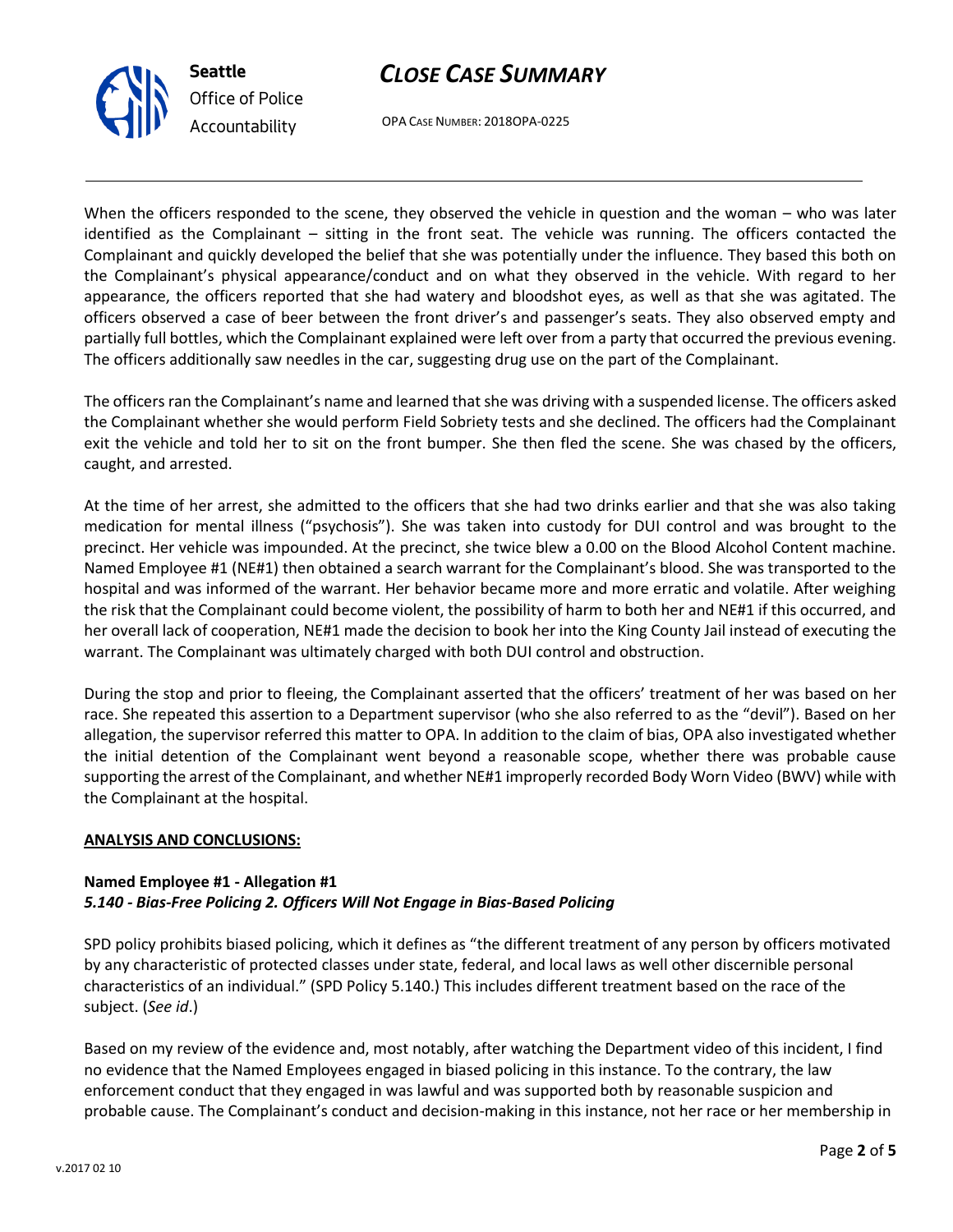

# *CLOSE CASE SUMMARY*

OPA CASE NUMBER: 2018OPA-0225

any other protected class, was the basis for her arrest. I conclude that the Named Employees acted consistent with policy and, as such, I recommend that this allegation be Not Sustained – Unfounded as against both of them.

Recommended Finding: **Not Sustained (Unfounded)**

### **Named Employee #1 - Allegation #2** *6.220 - Voluntary Contacts, Terry Stops & Detentions 3. During a Terry Stop, Officers Will Limit the Seizure to a Reasonable Scope*

SPD Policy 6.200-POL-3 requires that officers limit a seizure to a reasonable scope. The policy further states that: "Actions that would indicate to a reasonable person that they are being arrested or indefinitely detained may convert a Terry stop into an arrest requiring probable cause or an arrest warrant."

The officers responded to a call concerning a woman standing by a grey Ford Windstar, who was reported to be around if not in control of the vehicle and holding a bottle of liquor. When they arrived at the scene, they observed the Complainant, who matched the description and was sitting inside the running vehicle. The Complainant appeared under the influence to the officers at that time and was virtually immediately aggressive towards them. Moreover, the officers observed alcohol in plain view in the vehicle and within hands-reach of the front seat, including at least one open container with some alcohol inside. Further, the officers viewed syringes suggesting drug use by the Complainant.

Based on these observations and under the totality of the circumstances, it was reasonable to order the Complainant out of the running car and to request her to be seated. This was purposed to ensure that the officers could conduct their investigation into the Complainant's conduct without her driving away or presenting a danger to the officers, herself, or others.

For these reasons, I find that the Terry Stop of the Complainant was limited to a reasonable scope. Moreover, I find that the steps that the officers took during the seizure – including removing the Complainant from the vehicle and ordering her to be seated – were consistent with policy. As such, I recommend that this allegation be Not Sustained – Lawful and Proper as against both Named Employees.

### Recommended Finding: **Not Sustained (Lawful and Proper)**

#### **Named Employee #1 - Allegation #3**

### *6.010 - Arrests 1. Officers Must Have Probable Cause That a Suspect Committed a Crime in Order to Effect an Arrest*

SPD Policy 6.010-POL-1 requires that officers have probable cause to believe that a suspect committed a crime when effectuating an arrest. Stated differently, where an arrest is not supported by probable cause, it violates law and Department policy.

As discussed in the context of Allegation #2, above, there were a number of facts that supported probable cause to believe that the Complainant had committed DUI control. She appeared intoxicated, was behaving unstably, and there was alcohol and drug paraphernalia in the car. Moreover, when first observed by the officers, she was seated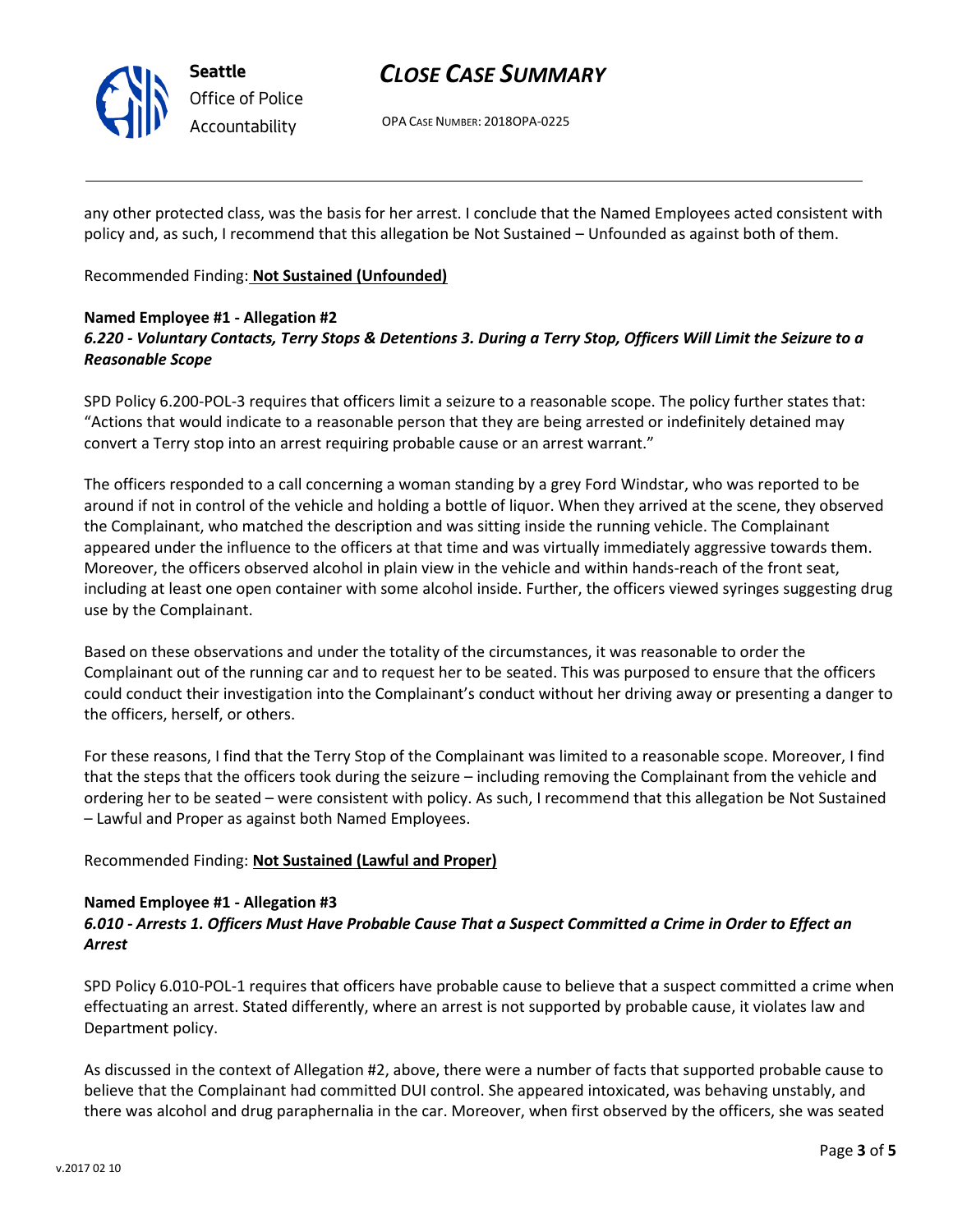

**Seattle** *Office of Police Accountability*

# *CLOSE CASE SUMMARY*

OPA CASE NUMBER: 2018OPA-0225

in the running car. That she later blew a 0.00 twice and that NE#1 did not execute the blood warrant does not vitiate this probable cause. Indeed, DUI control was later charged by a prosecutor, which further supports a determination that this arrest was legally supported.

There was also probable cause to arrest the Complainant for obstruction. The officers informed her that she was being detained for investigation of DUI. When she ran, she violated a lawful order and engaged in criminal behavior.

Lastly, while discretionary, the officers could also have arrested the Complainant for driving with a suspended license.

As there were multiple crimes for which the officers could have arrested the Complainant, I find that they had sufficient probable cause to take her into custody. Accordingly, I conclude that the officers acted consistent with both policy and law, and I recommend that this allegation be Not Sustained – Lawful and Proper as against both of them.

Recommended Finding: **Not Sustained (Lawful and Proper)**

#### **Named Employee #1 - Allegation #4**

*16.090 - In-Car and Body-Worn Video 5. Employees Recording Police Activity d. Recording in Sensitive Areas*

SPD Policy 16.090-POL-5(d) states that: "Employees will not record in restrooms, jails and the interiors of medical, mental health, counseling, or therapeutic facilities unless for a direct law enforcement purpose, such as a crime in progress."

As discussed above, NE#1 recorded with his BWV while in the hospital. He did so in order to document the Complainant's behavior, which he believed constituted ongoing obstruction. He noted that he balanced his need to document her conduct against the risk of recording other patients in the hospital. To that end, he stated that he attempted to direct the camera towards the Complainant at all times. NE#1 believed that his behavior was consistent with policy.

Based on my review of the BWV and under the totality of the circumstances, I find that NE#1's decision to record was reasonable. I reach this decision due to my belief that recording a subject's irrational and potentially illegal behavior falls within the definition of a direct law enforcement purpose. Moreover, I note that SPD Policy 16.090- POL-5(c) specifically states that: "Employees reasonably exercising discretion under policy subsections  $5c - 5g$  [which includes the policy section at issue here] will not be subject to discipline for the decision to record or not record those portions of an event." As I find that NE#1 reasonably exercised his discretion here, I conclude that he acted consistent with policy. I accordingly recommend that this allegation be Not Sustained – Lawful and Proper.

Recommended Finding: **Not Sustained (Lawful and Proper)**